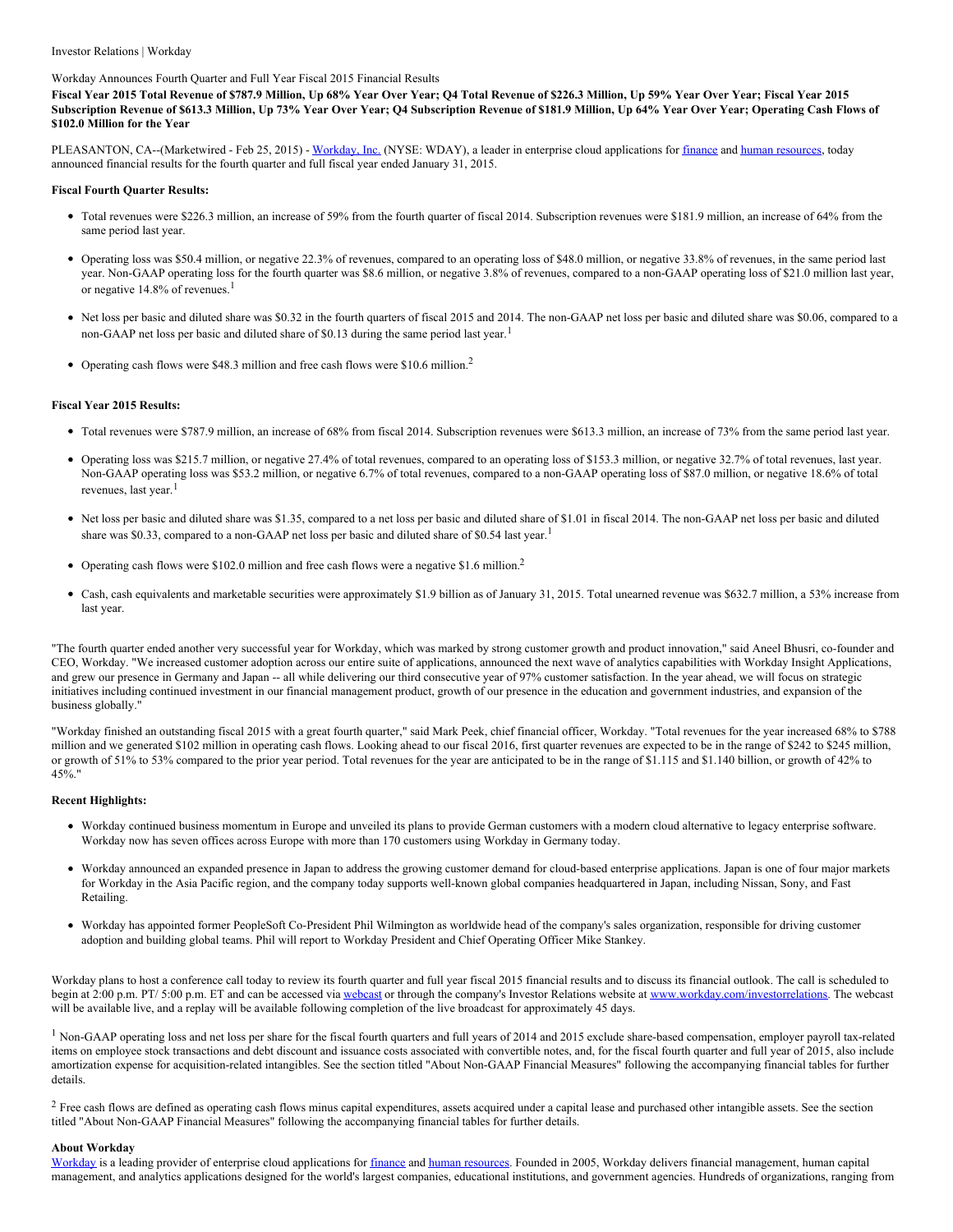medium-sized businesses to Fortune 50 enterprises, have selected Workday.

### **Use of Non-GAAP Financial Measures**

Reconciliations of non-GAAP financial measures to Workday's financial results as determined in accordance with GAAP are included at the end of this press release following the accompanying financial data. For a description of these non-GAAP financial measures, including the reasons management uses each measure, please see the section following the accompanying financial tables titled "About Non-GAAP Financial Measures."

#### **Forward-Looking Statements**

This press release contains forward-looking statements including, among other things, statements regarding Workday's first quarter and full year fiscal 2016 revenue projections, and our expectations for future applications. The words "believe," "may," "will," "estimate," "continue," "anticipate," "intend," "expect," and similar expressions are intended to identify forward-looking statements. These forward-looking statements are subject to risks, uncertainties, and assumptions. If the risks materialize or assumptions prove incorrect, actual results could differ materially from the results implied by these forward-looking statements. Risks include, but are not limited to: (i) breaches in our security measures, unauthorized access to our customers' data or disruptions in our data center operations; (ii) our ability to manage our growth effectively; (iii) competitive factors, including but not limited to pricing pressures, industry consolidation, entry of new competitors and new applications and marketing initiatives by our competitors; (iv) the development of the market for enterprise cloud services; (v) acceptance of our applications and services by customers; (vi) adverse changes in general economic or market conditions; (vii) delays or reductions in information technology spending; (viii) our limited operating history, which makes it difficult to predict future results; and (ix) changes in sales may not be immediately reflected in our results due to our subscription model. Further information on risks that could affect Workday's results is included in our filings with the Securities and Exchange Commission (SEC), including our Form 10-Q for the quarter ended October 31, 2014 and our future reports that we may file with the SEC from time to time, which could cause actual results to vary from expectations. Workday assumes no obligation to, and does not currently intend to, update any such forwardlooking statements after the date of this release.

Any unreleased services, features, or functions referenced in this document, our website or other press releases or public statements that are not currently available are subject to change at Workday's discretion and may not be delivered as planned or at all. Customers who purchase Workday services should make their purchase decisions based upon services, features, and functions that are currently available.

© 2015. Workday, Inc. All rights reserved. Workday and the Workday logo are registered trademarks of Workday, Inc. All other brand and product names are trademarks or registered trademarks of their respective holders.

#### **Workday, Inc.**

### **Condensed Consolidated Balance Sheets**

(in thousands)

| (unaudited) |  |
|-------------|--|
|-------------|--|

|                                                         | January 31, |              |
|---------------------------------------------------------|-------------|--------------|
|                                                         | 2015        | $2014^{(1)}$ |
| <b>Assets</b>                                           |             |              |
| Current assets:                                         |             |              |
| Cash and cash equivalents                               | \$298,192   | \$581,326    |
| Marketable securities                                   | 1,559,517   | 1,305,253    |
| Accounts receivable, net                                | 188,357     | 92,184       |
| Deferred costs                                          | 20,471      | 16,446       |
| Prepaid expenses and other current assets               | 42,502      | 28,449       |
| Total current assets                                    | 2,109,039   | 2,023,658    |
| Property and equipment, net                             | 140,136     | 77,664       |
| Deferred costs, noncurrent                              | 20,998      | 20,797       |
| Goodwill and acquisition-related intangible assets, net | 34,779      | 8,488        |
| Other assets                                            | 53,681      | 45,658       |
| <b>Total</b> assets                                     | \$2,358,633 | \$2,176,265  |
| Liabilities and stockholders' equity                    |             |              |
| Current liabilities:                                    |             |              |
| Accounts payable                                        | \$10,623    | \$6,212      |
| Accrued expenses and other current liabilities          | 24,132      | 17,999       |
| Accrued compensation                                    | 56,152      | 55,620       |
| Capital leases                                          | 3,207       | 9,377        |
| Unearned revenue                                        | 547,151     | 332,682      |
| Total current liabilities                               | 641,265     | 421,890      |
| Convertible senior notes, net                           | 490,501     | 468,412      |
| Capital leases, noncurrent                              |             | 3,589        |
| Unearned revenue, noncurrent                            | 85,593      | 80,883       |
| Other liabilities                                       | 15,299      | 14,274       |
| <b>Total liabilities</b>                                | 1,232,658   | 989,048      |
| Stockholders' equity:                                   |             |              |
| Common stock                                            | 186         | 181          |
| Additional paid-in capital                              | 1,948,300   | 1,761,156    |
| Accumulated other comprehensive income (loss)           | (140)       | 269          |
| Accumulated deficit                                     | (822, 371)  | (574, 389)   |
| Total stockholders' equity                              | 1,125,975   | 1,187,217    |
| Total liabilities and stockholders' equity              | \$2,358,633 | \$2,176,265  |

(1) Amounts as of January 31, 2014 were derived from the January 31, 2014 audited financial statements.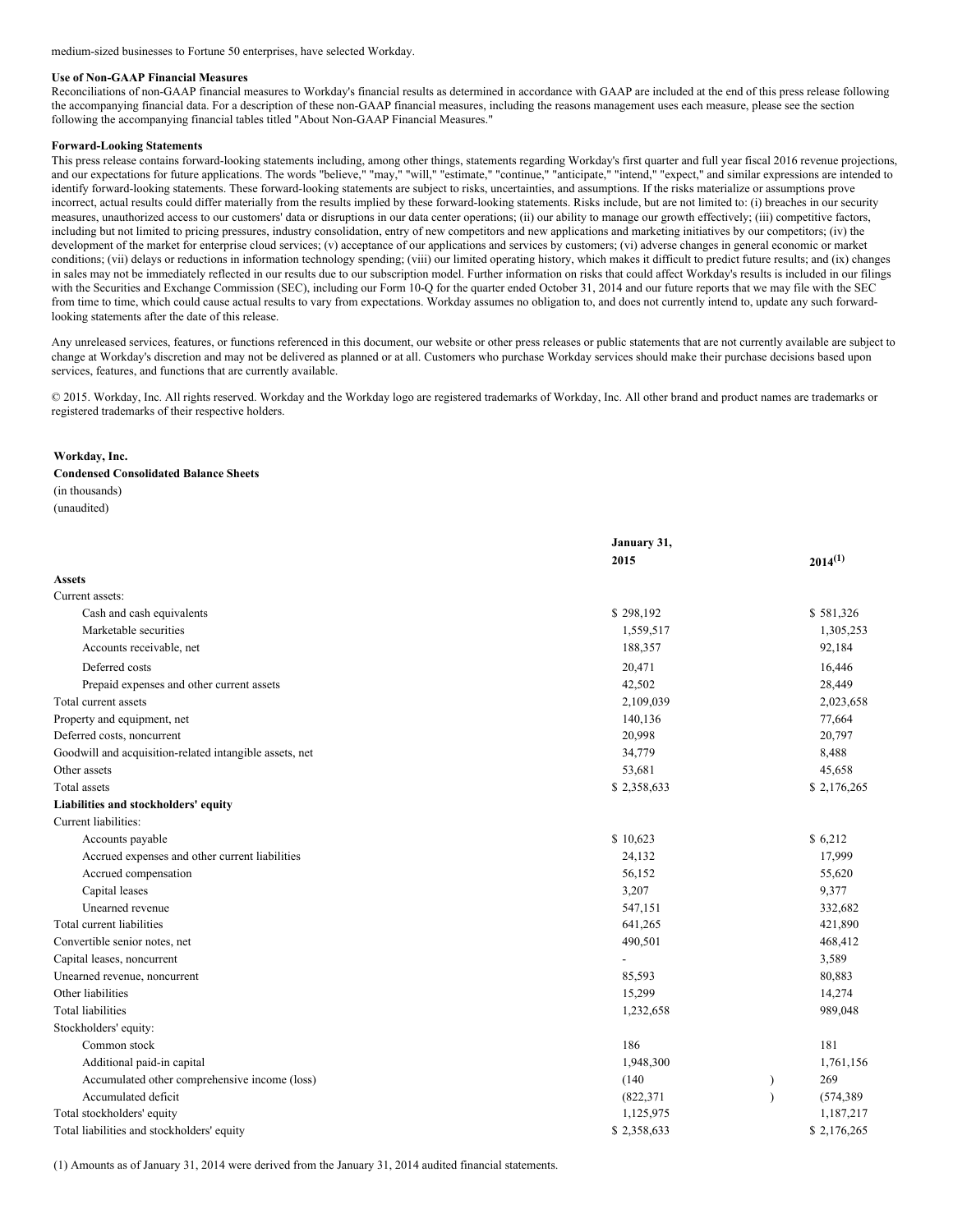## **Workday, Inc.**

## **Condensed Consolidated Statements of Operations**

(in thousands, except per share data) (unaudited)

|                                                                                                   | <b>Three Months Ended</b> |  |             | <b>Year Ended</b> |             |
|---------------------------------------------------------------------------------------------------|---------------------------|--|-------------|-------------------|-------------|
|                                                                                                   | January 31,               |  |             | January 31,       |             |
|                                                                                                   | 2015                      |  | 2014        | 2015              | 2014        |
| Revenues:                                                                                         |                           |  |             |                   |             |
| Subscription services                                                                             | \$181,866                 |  | \$110,715   | \$613,328         | \$354,169   |
| Professional services                                                                             | 44,407                    |  | 31,151      | 174,532           | 114,769     |
| Total revenues                                                                                    | 226,273                   |  | 141,866     | 787,860           | 468,938     |
| Costs and expenses <sup>(1)</sup> :                                                               |                           |  |             |                   |             |
| Costs of subscription services                                                                    | 29,218                    |  | 19,862      | 102,476           | 69,195      |
| Costs of professional services                                                                    | 40,737                    |  | 30,904      | 162,327           | 107,615     |
| Product development                                                                               | 88,963                    |  | 55,317      | 316,868           | 182,116     |
| Sales and marketing                                                                               | 88,469                    |  | 60,808      | 315,840           | 197,373     |
| General and administrative                                                                        | 29,270                    |  | 22,951      | 106,051           | 65,921      |
| Total costs and expenses                                                                          | 276,657                   |  | 189,842     | 1,003,562         | 622,220     |
| Operating loss                                                                                    | (50, 384)                 |  | (47, 976)   | (215,702)         | (153, 282)  |
| Other expense, net                                                                                | (8,271)                   |  | (6.921)     | (30,270)          | (17, 549)   |
| Loss before provision for income taxes                                                            | (58, 655)                 |  | (54, 897)   | (245, 972)        | (170, 831)  |
| Provision for income taxes                                                                        | 811                       |  | 1,085       | 2,010             | 1,678       |
| Net loss                                                                                          | \$ (59,466)               |  | \$ (55,982) | \$(247,982)       | \$(172,509) |
| Net loss per share attributable to common stockholders, basic and<br>diluted                      | \$ (0.32)                 |  | \$ (0.32)   | \$(1.35)          | \$(1.01)    |
| Weighted-average shares used to compute net loss per share<br>attributable to common stockholders | 185,696                   |  | 175,194     | 183,702           | 171,297     |
| (1) Costs and expenses include share-based compensation as follows:                               |                           |  |             |                   |             |
| Costs of subscription services                                                                    | \$1,431                   |  | \$962       | \$6,053           | \$2,408     |
| Costs of professional services                                                                    | 2,959                     |  | 1,983       | 12,890            | 4,818       |
| Product development                                                                               | 17,142                    |  | 9,240       | 63,938            | 21,644      |
| Sales and marketing                                                                               | 7,068                     |  | 4,700       | 29,875            | 12,131      |
| General and administrative                                                                        | 10,784                    |  | 8,084       | 43,292            | 20,850      |

## **Workday, Inc.**

## **Condensed Consolidated Statements of Cash Flows**

(in thousands)

|                                                                                          | <b>Three Months Ended</b> |  |             | <b>Year Ended</b><br>January 31, |             |
|------------------------------------------------------------------------------------------|---------------------------|--|-------------|----------------------------------|-------------|
|                                                                                          | January 31,<br>2015       |  | 2014        | 2015                             | 2014        |
| Cash flows from operating activities                                                     |                           |  |             |                                  |             |
| Net loss                                                                                 | \$ (59, 466)              |  | \$ (55,982) | \$(247,982)                      | \$(172,509) |
| Adjustments to reconcile net loss to cash provided by (used in)<br>operating activities: |                           |  |             |                                  |             |
| Depreciation and amortization                                                            | 16,526                    |  | 10,714      | 59,205                           | 34,695      |
| Share-based compensation expenses                                                        | 39,384                    |  | 24,969      | 156,048                          | 61,851      |
| Amortization of deferred costs                                                           | 5,175                     |  | 3,770       | 19,288                           | 12,219      |
| Amortization of debt discount and issuance costs                                         | 6,166                     |  | 5,841       | 24,171                           | 14,395      |
| Other                                                                                    | 269                       |  | 422         | 2,924                            | 678         |
| Changes in operating assets and liabilities, net of business<br>combinations:            |                           |  |             |                                  |             |
| Accounts receivable                                                                      | (69, 824)                 |  | (5,363)     | (96, 876)                        | (25,037)    |
| Deferred costs                                                                           | (9,278)                   |  | (8,622)     | (23, 514)                        | (21,071)    |
| Prepaid expenses and other assets                                                        | (7,011)                   |  | (13,082)    | (15, 524)                        | (25, 876)   |
| Accounts payable                                                                         | (483)                     |  | (2,016)     | 1,120                            | 3,547       |
| Accrued expense and other liabilities                                                    | 2,204                     |  | 12,346      | 3,964                            | 35,066      |
| Unearned revenue                                                                         | 124,613                   |  | 61,796      | 219,179                          | 128,305     |
| Net cash provided by (used in) operating activities                                      | 48,275                    |  | 34,793      | 102,003                          | 46,263      |
| Cash flows from investing activities                                                     |                           |  |             |                                  |             |
| Purchases of marketable securities                                                       | (247, 436)                |  | (357,752)   | (1,737,840)                      | (1,587,240) |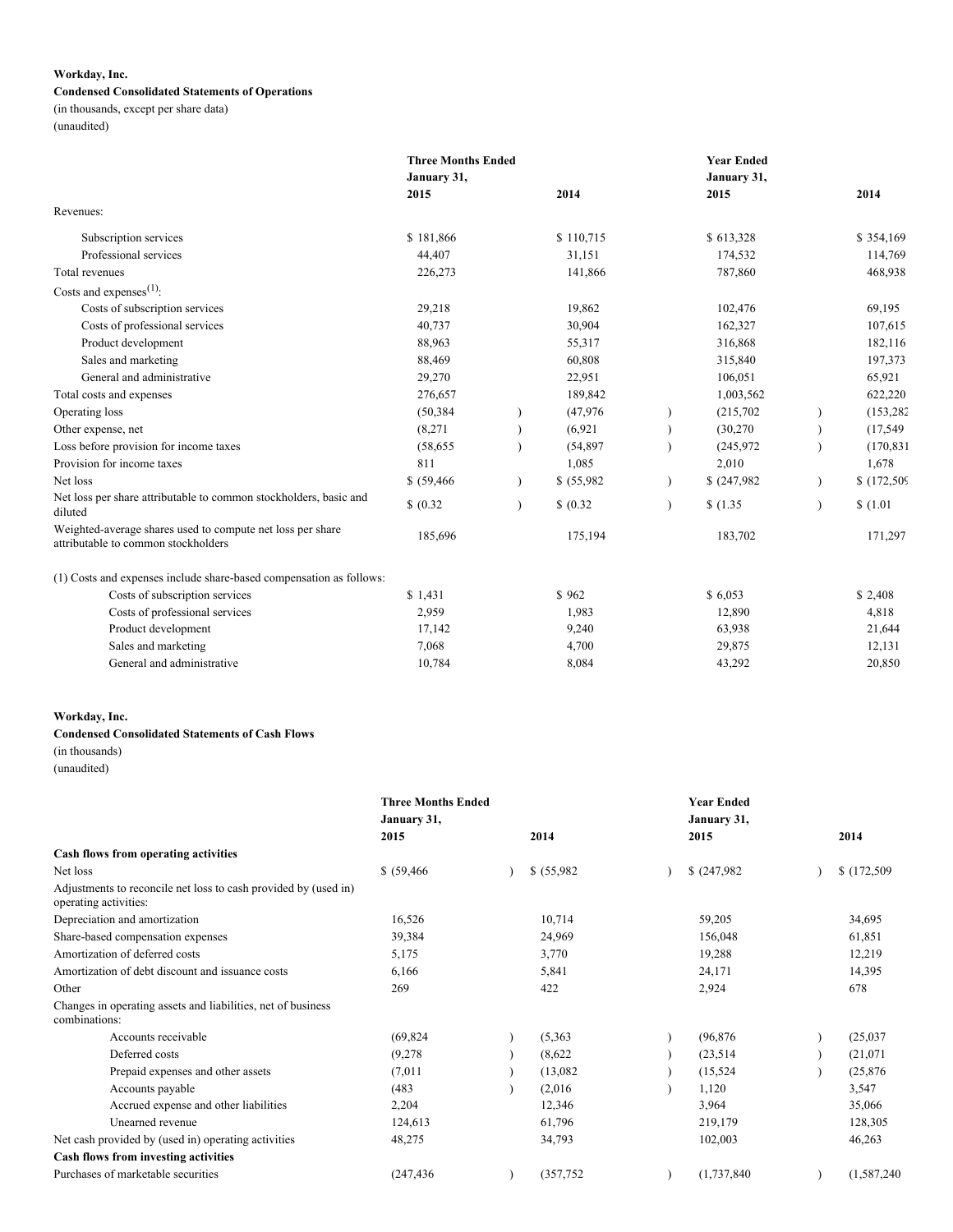| Maturities of marketable securities<br>Sales of available-for-sale securities  | 282,998<br>45,044 | 150,135   | 1.419.454<br>53,182 | 983,242    |
|--------------------------------------------------------------------------------|-------------------|-----------|---------------------|------------|
|                                                                                |                   |           |                     |            |
| Business combination, net of cash acquired                                     |                   |           | (26, 317)           |            |
| Purchases of property and equipment                                            | (37,665)          | (12, 341) | (103, 646)          | (60, 725)  |
| Purchase of cost method investment                                             |                   | (2,000)   | (10,000)            | (2,000)    |
| Purchase of other intangible assets                                            |                   | (15,000)  |                     | (15,000)   |
| Other                                                                          |                   | (1,000)   | 1,000               | (910)      |
| Net cash provided by (used in) investing activities                            | 42,941            | (237,958) | (404, 167)          | (682, 633) |
| Cash flows from financing activities                                           |                   |           |                     |            |
| Proceeds from follow-on offering, net of issuance costs                        |                   | 592,241   |                     | 592,241    |
| Proceeds from borrowings on convertible senior notes, net of<br>issuance costs |                   |           |                     | 584,291    |
| Proceeds from issuance of warrants                                             |                   |           |                     | 92,708     |
| Purchase of convertible senior notes hedges                                    |                   |           |                     | (143, 729) |
| Proceeds from issuance of common stock from employee equity<br>plans           | 15,459            | 14,380    | 36,239              | 23,692     |
| Principal payments on capital lease obligations                                | (1, 474)          | (2,624)   | (9,759)             | (12, 129)  |
| Shares repurchased for tax withholdings on vesting of restricted<br>stock      |                   |           | (8,291)             |            |
| Other                                                                          | 1,115             | (2,948)   | 1,266               | (3, 464)   |
| Net cash provided by (used in) financing activities                            | 15,100            | 601,049   | 19,455              | 1,133,610  |
| Effect of exchange rate changes                                                | (266)             | (18)      | (425)               | (72)       |
| Net increase (decrease) in cash and cash equivalents                           | 106,050           | 397,866   | (283, 134)          | 497,168    |
| Cash and cash equivalents at the beginning of period                           | 192,142           | 183,460   | 581,326             | 84,158     |
| Cash and cash equivalents at the end of period                                 | \$298,192         | \$581,326 | \$298,192           | \$581,326  |

### **Workday, Inc.**

## **Reconciliation of GAAP to Non-GAAP Data**

Three Months Ended January 31, 2015 (in thousands, except per share data) (unaudited)

|                                             | <b>GAAP</b>  |      | <b>Share-Based</b><br>Compensation |      | <b>Other Operating</b><br>Expenses $(2)$ |      | <b>Amortization of Debt</b><br><b>Discount and</b><br><b>Issuance Costs</b> | Non-GAAP   |
|---------------------------------------------|--------------|------|------------------------------------|------|------------------------------------------|------|-----------------------------------------------------------------------------|------------|
| Costs and expenses:                         |              |      |                                    |      |                                          |      |                                                                             |            |
| Costs of subscription services              | \$29,218     |      | \$(1,431)                          |      | \$(103)                                  |      | $\mathbb{S}$ -                                                              | \$27,684   |
| Costs of professional services              | 40,737       |      | (2,959)                            |      | (247)                                    |      | $\overline{\phantom{a}}$                                                    | 37,531     |
| Product development                         | 88,963       |      | (17, 142)                          |      | (1,123)                                  |      |                                                                             | 70,698     |
| Sales and marketing                         | 88,469       |      | (7,068)                            |      | (424)                                    |      | $\overline{\phantom{0}}$                                                    | 80,977     |
| General and administrative                  | 29,270       |      | (10,784)                           |      | (514)                                    |      | $\overline{\phantom{a}}$                                                    | 17,972     |
| Operating loss                              | (50, 384)    |      | 39,384                             |      | 2,411                                    |      |                                                                             | (8,589)    |
| Operating margin                            | $-22.3$      | $\%$ | 17.4                               | $\%$ | 1.1                                      | $\%$ |                                                                             | $-3.8\%$   |
| Other expense, net                          | (8,271)      |      | $\overline{\phantom{a}}$           |      | $\overline{\phantom{a}}$                 |      | 6,166                                                                       | (2,105)    |
| Loss before provision for income taxes      | (58, 655)    |      | 39,384                             |      | 2,411                                    |      | 6,166                                                                       | (10,694)   |
| Provision for income taxes                  | 811          |      | $\overline{\phantom{a}}$           |      | $\overline{\phantom{a}}$                 |      | $\overline{\phantom{a}}$                                                    | 811        |
| Net loss                                    | \$ (59, 466) |      | \$39,384                           |      | \$ 2,411                                 |      | \$6,166                                                                     | \$(11,505) |
| Net loss per share, basic and diluted $(1)$ | \$ (0.32)    |      | \$0.21                             |      | \$ 0.01                                  |      | \$0.04                                                                      | \$ (0.06)  |

(1) Calculated based upon 185,696 basic and diluted weighted-average shares of common stock.

 $(2)$ Other operating expenses include employer payroll tax-related items on employee stock transactions and amortization of acquisition-related intangibles.

## **Workday, Inc.**

### **Reconciliation of GAAP to Non-GAAP Data**

Three Months Ended January 31, 2014

(in thousands, except per share data)

|                                | <b>GAAP</b> | <b>Share-Based</b><br>Compensation | <b>Other Operating</b><br>Expenses $(2)$ | <b>Amortization of Debt</b><br>Discount and<br><b>Issuance Costs</b> | Non-GAA  |
|--------------------------------|-------------|------------------------------------|------------------------------------------|----------------------------------------------------------------------|----------|
| Costs and expenses:            |             |                                    |                                          |                                                                      |          |
| Costs of subscription services | \$19,862    | $$^{(962)}$                        | S (9                                     |                                                                      | \$18,891 |
| Costs of professional services | 30,904      | (1,983)                            | (145                                     |                                                                      | 28,776   |
| Product development            | 55,317      | (9,240)                            | (604                                     | $\overline{\phantom{a}}$                                             | 45,473   |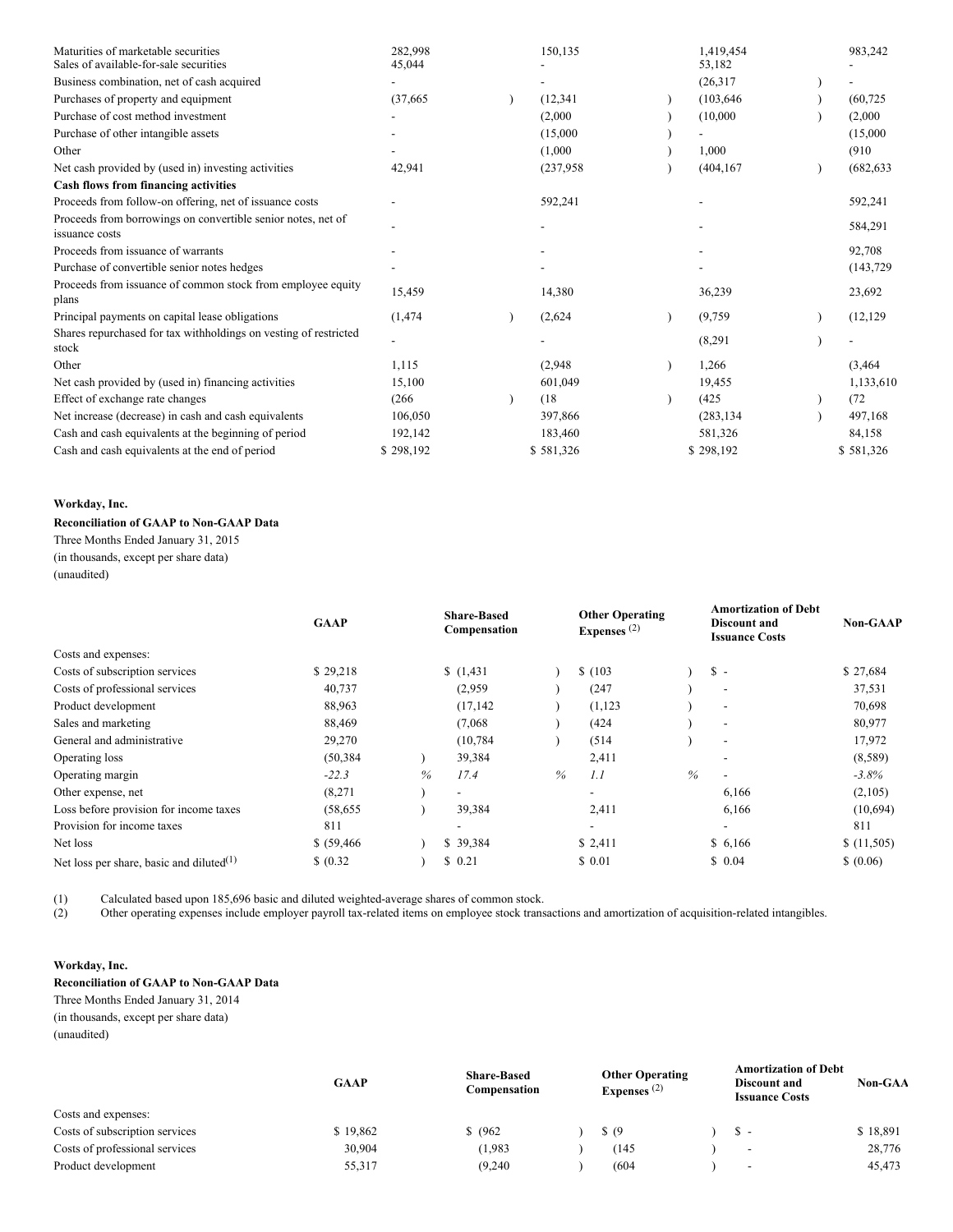| Sales and marketing<br>deneral and administrative | 59,898      |      | (4, 709)                 |      | {§§}    |      | $\overline{\phantom{a}}$ | 55,685     |
|---------------------------------------------------|-------------|------|--------------------------|------|---------|------|--------------------------|------------|
| Operating loss                                    | (47, 976)   |      | 24.969                   |      | 2,056   |      |                          | (20.951)   |
| Operating margin                                  | $-33.8$     | $\%$ | 17.6                     | $\%$ | 1.4     | $\%$ |                          | $-14.8$    |
| Other expense, net                                | (6, 921)    |      | $\overline{\phantom{a}}$ |      |         |      | 5,841                    | (1,080)    |
| Loss before provision for income taxes            | (54, 897)   |      | 24.969                   |      | 2.056   |      | 5,841                    | (22, 031)  |
| Provision for income taxes                        | 1,085       |      | $\overline{\phantom{0}}$ |      |         |      |                          | 1,085      |
| Net loss                                          | \$ (55,982) |      | \$24,969                 |      | \$2.056 |      | \$5,841                  | \$(23,116) |
| Net loss per share, basic and diluted $(1)$       | \$ (0.32)   |      | \$0.14                   |      | \$ 0.01 |      | \$0.04                   | \$ (0.13)  |

(1) Calculated based upon 175,194 basic and diluted weighted-average shares of common stock.

(2) Other operating expenses include employer payroll tax-related items on employee stock transactions.

### **Workday, Inc.**

## **Reconciliation of GAAP to Non-GAAP Data**

Year Ended January 31, 2015 (in thousands, except per share data) (unaudited)

|                                             | <b>GAAP</b> |      | <b>Share-Based</b><br>Compensation |      | <b>Other Operating</b><br>Expenses $(2)$ |      | <b>Amortization of Debt</b><br>Discount and<br><b>Issuance Costs</b> | <b>Non-GAAP</b> |
|---------------------------------------------|-------------|------|------------------------------------|------|------------------------------------------|------|----------------------------------------------------------------------|-----------------|
| Costs and expenses:                         |             |      |                                    |      |                                          |      |                                                                      |                 |
| Costs of subscription services              | \$102,476   |      | \$ (6,053)                         |      | \$(204)                                  |      | $S -$                                                                | \$96,219        |
| Costs of professional services              | 162,327     |      | (12,890)                           |      | (451)                                    |      | $\overline{\phantom{a}}$                                             | 148,986         |
| Product development                         | 316,868     |      | (63, 938)                          |      | (3,221)                                  |      | $\overline{\phantom{a}}$                                             | 249,709         |
| Sales and marketing                         | 315,840     |      | (29, 875)                          |      | (1,420)                                  |      | $\overline{\phantom{a}}$                                             | 284,545         |
| General and administrative                  | 106,051     |      | (43, 292)                          |      | (1,202)                                  |      | $\overline{\phantom{a}}$                                             | 61,557          |
| Operating loss                              | (215,702)   |      | 156,048                            |      | 6,498                                    |      | $\overline{\phantom{a}}$                                             | (53, 156)       |
| Operating margin                            | $-27.4$     | $\%$ | 19.8                               | $\%$ | 0.9                                      | $\%$ | $\overline{\phantom{a}}$                                             | $-6.7\%$        |
| Other expense, net                          | (30, 270)   |      | $\overline{\phantom{a}}$           |      | $\overline{\phantom{a}}$                 |      | 24,171                                                               | (6,099)         |
| Loss before provision for income taxes      | (245, 972)  |      | 156,048                            |      | 6,498                                    |      | 24,171                                                               | (59,255)        |
| Provision for income taxes                  | 2,010       |      | $\overline{\phantom{a}}$           |      | $\overline{\phantom{a}}$                 |      | $\overline{\phantom{a}}$                                             | 2,010           |
| Net loss                                    | \$(247,982) |      | S.<br>156,048                      |      | \$6,498                                  |      | \$24,171                                                             | \$ (61,265)     |
| Net loss per share, basic and diluted $(1)$ | \$(1.35)    |      | \$0.85                             |      | \$0.04                                   |      | \$0.13                                                               | (0.33)          |

(1) Calculated based upon 183,702 basic and diluted weighted-average shares of common stock.

 $\sum_{i=1}^{n}$ Other operating expenses include employer payroll tax-related items on employee stock transactions and amortization of acquisition-related intangibles.

### **Workday, Inc.**

# **Reconciliation of GAAP to Non-GAAP Data**

Year Ended January 31, 2014

(in thousands, except per share data)

| (unaudited) |  |
|-------------|--|
|-------------|--|

|                                             | <b>GAAP</b>  |      | <b>Share-Based</b><br>Compensation |   | <b>Other Operating</b><br>Expenses $(2)$ |      | <b>Amortization of Debt</b><br><b>Discount and</b><br><b>Issuance Costs</b> | Non-GAA     |
|---------------------------------------------|--------------|------|------------------------------------|---|------------------------------------------|------|-----------------------------------------------------------------------------|-------------|
| Costs and expenses:                         |              |      |                                    |   |                                          |      |                                                                             |             |
| Costs of subscription services              | \$69,195     |      | \$(2,408)                          |   | \$(17)                                   |      | $\mathbb{S}$ -                                                              | \$66,770    |
| Costs of professional services              | 107,615      |      | (4,818)                            |   | (656)                                    |      | $\overline{\phantom{a}}$                                                    | 102,141     |
| Product development                         | 182,116      |      | (21, 644)                          |   | (1, 544)                                 |      | $\overline{\phantom{a}}$                                                    | 158,928     |
| Sales and marketing                         | 197,373      |      | (12, 131)                          |   | (883)                                    |      | $\overline{\phantom{a}}$                                                    | 184,359     |
| General and administrative                  | 65,921       |      | (20, 850)                          |   | (1, 298)                                 |      |                                                                             | 43,773      |
| Operating loss                              | (153, 282)   |      | 61,851                             |   | 4,398                                    |      |                                                                             | (87,033)    |
| Operating margin                            | $-32.7$      | $\%$ | 13.2                               | % | 0.9                                      | $\%$ | $\overline{\phantom{a}}$                                                    | $-18.6$     |
| Other expense, net                          | (17, 549)    |      | $\overline{\phantom{a}}$           |   | $\overline{\phantom{a}}$                 |      | 14,395                                                                      | (3, 154)    |
| Loss before provision for income taxes      | (170, 831)   |      | 61,851                             |   | 4,398                                    |      | 14,395                                                                      | (90, 187)   |
| Provision for income taxes                  | 1,678        |      | $\overline{\phantom{a}}$           |   | $\overline{\phantom{a}}$                 |      | $\overline{\phantom{0}}$                                                    | 1,678       |
| Net loss                                    | \$ (172,509) |      | \$61,851                           |   | \$4,398                                  |      | \$14,395                                                                    | \$ (91,865) |
| Net loss per share, basic and diluted $(1)$ | \$(1.01)     |      | \$0.36                             |   | \$0.03                                   |      | \$0.08                                                                      | \$ (0.54)   |

(1) Calculated based upon 171,297 basic and diluted weighted-average shares of common stock.

(2) Other operating expenses include employer payroll tax-related items on employee stock transactions.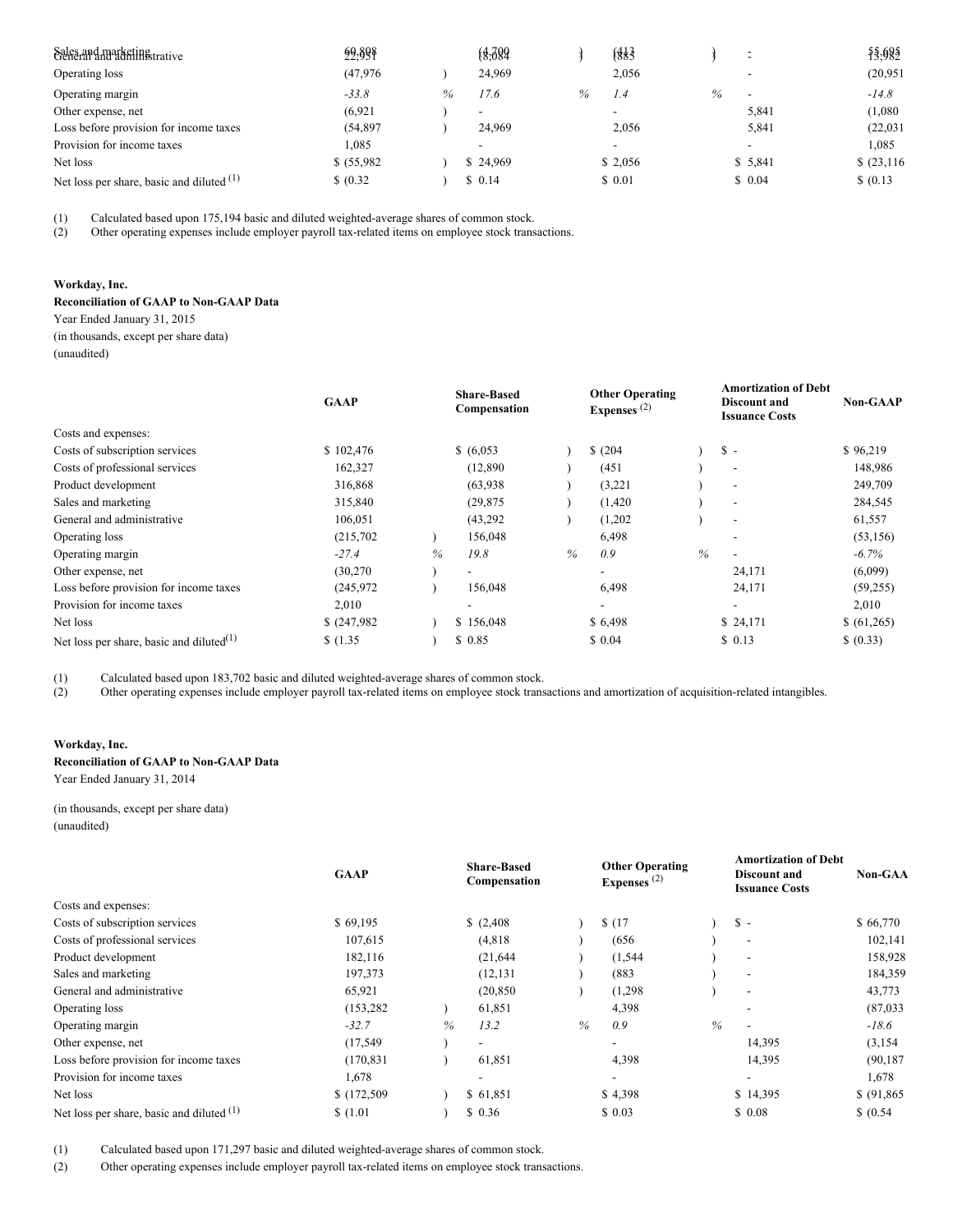# **Workday, Inc. Reconciliation of GAAP Cash Flows from Operations to Free Cash Flows**

### **(A Non-GAAP Financial Measure)**

(in thousands)

(unaudited)

|                                                     | <b>Three Months Ended</b> |                          | <b>Year Ended</b>        |            |
|-----------------------------------------------------|---------------------------|--------------------------|--------------------------|------------|
|                                                     | January 31,               |                          | January 31,              |            |
|                                                     | 2015                      | 2014                     | 2015                     | 2014       |
| GAAP cash flows from operating activities           | \$48,275                  | \$34,793                 | \$102,003                | \$46,263   |
| Capital expenditures                                | (37,665)                  | (12, 341)                | (103, 646)               | (60, 725)  |
| Property and equipment acquired under capital lease |                           | $\overline{\phantom{0}}$ |                          | (115       |
| Purchase of other intangible assets                 | -                         | (15,000)                 | $\overline{\phantom{a}}$ | (15,000)   |
| Free cash flows                                     | \$10,610                  | \$7,452                  | \$(1,643)                | \$(29,577) |

### **About Non-GAAP Financial Measures**

To provide investors and others with additional information regarding Workday's results, we have disclosed the following non-GAAP financial measures: non-GAAP operating loss, non-GAAP net loss per share and free cash flows. Workday has provided a reconciliation of each non-GAAP financial measure used in this earnings release to the most directly comparable GAAP financial measure. The non-GAAP financial measures non-GAAP operating loss and non-GAAP net loss per share differ from GAAP in that they exclude share-based compensation, employer payroll tax-related items on employee stock transactions, amortization of acquisition-related intangible assets and non-cash interest expense related to our convertible senior notes, as applicable. Free cash flows differ from GAAP cash flows from operating activities in that it treats capital expenditures, assets acquired under a capital lease and purchased other (non-acquisition related) intangible assets as a reduction to cash flows.

Workday's management uses these non-GAAP financial measures to understand and compare operating results across accounting periods, and for internal budgeting and forecasting purposes, for short- and long-term operating plans, and to evaluate Workday's financial performance and the ability of operations to generate cash. Management believes these non-GAAP financial measures reflect Workday's ongoing business in a manner that allows for meaningful period-to-period comparisons and analysis of trends in Workday's business, as they exclude expenses that are not reflective of ongoing operating results. Management also believes that these non-GAAP financial measures provide useful information to investors and others in understanding and evaluating Workday's operating results and future prospects in the same manner as management and in comparing financial results across accounting periods and to those of peer companies. Additionally, management believes information regarding free cash flows provides investors and others with an important perspective on the cash available to make strategic acquisitions and investments, to fund ongoing operations and to fund other capital expenditures.

Management believes excluding the following items from the GAAP Condensed Consolidated Statement of Operations is useful to investors and others in assessing Workday's operating performance due to the following factors:

- *Share-based compensation.* Although share-based compensation is an important aspect of the compensation of our employees and executives, management believes it is useful to exclude share-based compensation in order to better understand the long-term performance of our core business and to facilitate comparison of our results to those of peer companies. For restricted share awards, the amount of share-based compensation expenses is not reflective of the value ultimately received by the grant recipients. Moreover, determining the fair value of certain of the share-based instruments we utilize involves a high degree of judgment and estimation and the expense recorded may bear little resemblance to the actual value realized upon the vesting or future exercise of the related share-based awards. Unlike cash compensation, the value of stock options and the Employee Stock Purchase Plan, which is an element of our ongoing share-based compensation expenses, is determined using a complex formula that incorporates factors, such as market volatility and forfeiture rates, that are beyond our control.
- *Other Operating Expenses*. Other operating expenses included employer payroll tax-related items on employee stock transactions for the three months and year ended January 31, 2015 and 2014 and amortization of acquisition-related intangible assets for the three months and year ended January 31, 2015. The amount of employer payroll tax-related items on share-based compensation is dependent on our stock price and other factors that are beyond our control and do not correlate to the operation of the business. For business combinations, we generally allocate a portion of the purchase price to intangible assets. The amount of the allocation is based on estimates and assumptions made by management and is subject to amortization. The amount of purchase price allocated to intangible assets and the term of its related amortization can vary significantly and are unique to each acquisition and thus we do not believe it is reflective of the ongoing operations.
- *Amortization of debt discount and issuance costs*. Under GAAP, we are required to separately account for liability (debt) and equity (conversion option) components of the convertible senior notes that were issued in private placements in June 2013. Accordingly, for GAAP purposes we are required to recognize the effective interest expense on our convertible senior notes and amortize the issuance costs over the term of the notes. The difference between the effective interest expense and the contractual interest expense and the amortization expense of issuance costs are excluded from management's assessment of our operating performance because management believes that these non-cash expenses are not indicative of ongoing operating performance. Management believes that the exclusion of the non-cash interest expense provides investors an enhanced view of the company's operational performance.

Additionally, we believe that the non-GAAP financial measure, free cash flows, is meaningful to investors because we review cash flows generated from or used in operations after deducting capital expenditures, whether purchased or leased, and purchased other intangible assets, due to the fact that these expenditures are considered to be an ongoing operational component of our business. This provides an enhanced view of cash available to make strategic acquisitions and investments, to fund ongoing operations and to fund other capital expenditures.

The use of non-GAAP operating loss and net loss per share has certain limitations as they do not reflect all items of income and expense that affect Workday's operations. Workday compensates for these limitations by reconciling the non-GAAP financial measures to the most comparable GAAP financial measures. These non-GAAP financial measures should be considered in addition to, not as a substitute for or in isolation from, measures prepared in accordance with GAAP. Further, these non-GAAP measures may differ from the non-GAAP information used by other companies, including peer companies, and therefore comparability may be limited. Management encourages investors and others to review Workday's financial information in its entirety and not rely on a single financial measure.

Contact Information:

**Investor Relations Contact:** Michael Haase (925) 951-9005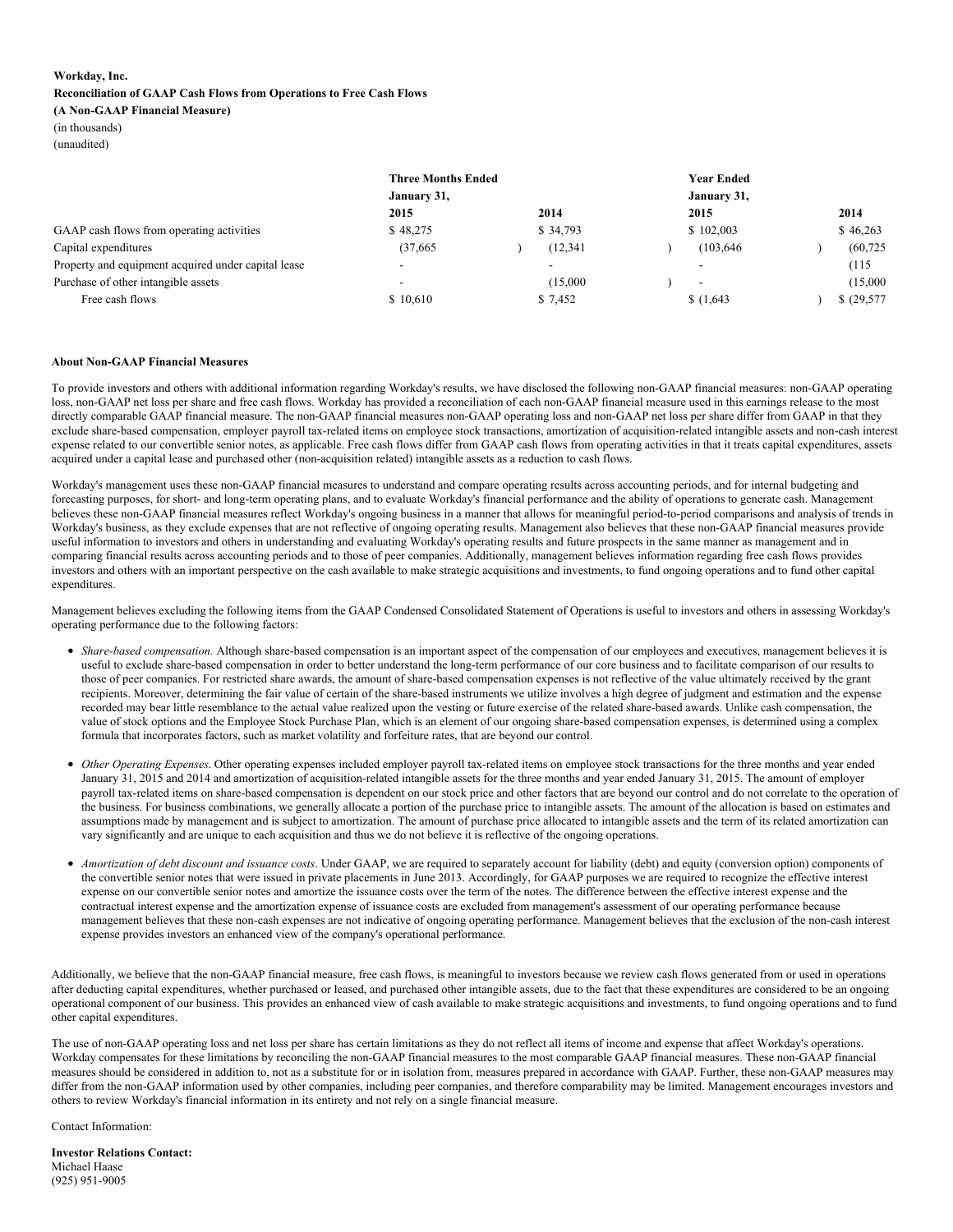### **Media Contact:** Eric Glass

## (415) 432-3056

[eric.glass@workday.comPLEASANTON,](http://www.workday.com/applications/human_capital_management.php) CA--(Marketwired - Feb 25, 2015) - [Workday,](http://www.workday.com/) Inc. (NYSE: WDAY), a leader in enterprise cloud applications for [finance](http://www.workday.com/applications/financial_management.php) and human resources, today announced financial results for the fourth quarter and full fiscal year ended January 31, 2015.

#### **Fiscal Fourth Quarter Results:**

- Total revenues were \$226.3 million, an increase of 59% from the fourth quarter of fiscal 2014. Subscription revenues were \$181.9 million, an increase of 64% from the same period last year.
- Operating loss was \$50.4 million, or negative 22.3% of revenues, compared to an operating loss of \$48.0 million, or negative 33.8% of revenues, in the same period last year. Non-GAAP operating loss for the fourth quarter was \$8.6 million, or negative 3.8% of revenues, compared to a non-GAAP operating loss of \$21.0 million last year, or negative 14.8% of revenues.<sup>1</sup>
- Net loss per basic and diluted share was \$0.32 in the fourth quarters of fiscal 2015 and 2014. The non-GAAP net loss per basic and diluted share was \$0.06, compared to a non-GAAP net loss per basic and diluted share of \$0.13 during the same period last year.<sup>1</sup>
- Operating cash flows were \$48.3 million and free cash flows were  $$10.6$  million.<sup>2</sup>

#### **Fiscal Year 2015 Results:**

- Total revenues were \$787.9 million, an increase of 68% from fiscal 2014. Subscription revenues were \$613.3 million, an increase of 73% from the same period last year.
- Operating loss was \$215.7 million, or negative 27.4% of total revenues, compared to an operating loss of \$153.3 million, or negative 32.7% of total revenues, last year. Non-GAAP operating loss was \$53.2 million, or negative 6.7% of total revenues, compared to a non-GAAP operating loss of \$87.0 million, or negative 18.6% of total revenues, last year.<sup>1</sup>
- Net loss per basic and diluted share was \$1.35, compared to a net loss per basic and diluted share of \$1.01 in fiscal 2014. The non-GAAP net loss per basic and diluted share was \$0.33, compared to a non-GAAP net loss per basic and diluted share of \$0.54 last year.<sup>1</sup>
- Operating cash flows were \$102.0 million and free cash flows were a negative \$1.6 million.<sup>2</sup>
- Cash, cash equivalents and marketable securities were approximately \$1.9 billion as of January 31, 2015. Total unearned revenue was \$632.7 million, a 53% increase from last year.

"The fourth quarter ended another very successful year for Workday, which was marked by strong customer growth and product innovation," said Aneel Bhusri, co-founder and CEO, Workday. "We increased customer adoption across our entire suite of applications, announced the next wave of analytics capabilities with Workday Insight Applications, and grew our presence in Germany and Japan -- all while delivering our third consecutive year of 97% customer satisfaction. In the year ahead, we will focus on strategic initiatives including continued investment in our financial management product, growth of our presence in the education and government industries, and expansion of the business globally."

"Workday finished an outstanding fiscal 2015 with a great fourth quarter," said Mark Peek, chief financial officer, Workday. "Total revenues for the year increased 68% to \$788 million and we generated \$102 million in operating cash flows. Looking ahead to our fiscal 2016, first quarter revenues are expected to be in the range of \$242 to \$245 million, or growth of 51% to 53% compared to the prior year period. Total revenues for the year are anticipated to be in the range of \$1.115 and \$1.140 billion, or growth of 42% to 45%."

### **Recent Highlights:**

- Workday continued business momentum in Europe and unveiled its plans to provide German customers with a modern cloud alternative to legacy enterprise software. Workday now has seven offices across Europe with more than 170 customers using Workday in Germany today.
- Workday announced an expanded presence in Japan to address the growing customer demand for cloud-based enterprise applications. Japan is one of four major markets for Workday in the Asia Pacific region, and the company today supports well-known global companies headquartered in Japan, including Nissan, Sony, and Fast Retailing.
- Workday has appointed former PeopleSoft Co-President Phil Wilmington as worldwide head of the company's sales organization, responsible for driving customer adoption and building global teams. Phil will report to Workday President and Chief Operating Officer Mike Stankey.

Workday plans to host a conference call today to review its fourth quarter and full year fiscal 2015 financial results and to discuss its financial outlook. The call is scheduled to begin at 2:00 p.m. PT/ 5:00 p.m. ET and can be accessed via [webcast](https://edge.media-server.com/m/p/qjnon7ej/lan/en) or through the company's Investor Relations website at [www.workday.com/investorrelations](http://www.workday.com/investorrelations). The webcast will be available live, and a replay will be available following completion of the live broadcast for approximately 45 days.

<sup>1</sup> Non-GAAP operating loss and net loss per share for the fiscal fourth quarters and full years of 2014 and 2015 exclude share-based compensation, employer payroll tax-related items on employee stock transactions and debt discount and issuance costs associated with convertible notes, and, for the fiscal fourth quarter and full year of 2015, also include amortization expense for acquisition-related intangibles. See the section titled "About Non-GAAP Financial Measures" following the accompanying financial tables for further details.

<sup>2</sup> Free cash flows are defined as operating cash flows minus capital expenditures, assets acquired under a capital lease and purchased other intangible assets. See the section titled "About Non-GAAP Financial Measures" following the accompanying financial tables for further details.

### **About Workday**

[Workday](http://www.workday.com/) is a leading provider of enterprise cloud applications for [finance](http://www.workday.com/applications/financial_management.php) and human [resources](http://www.workday.com/applications/human_capital_management.php). Founded in 2005, Workday delivers financial management, human capital management, and analytics applications designed for the world's largest companies, educational institutions, and government agencies. Hundreds of organizations, ranging from medium-sized businesses to Fortune 50 enterprises, have selected Workday.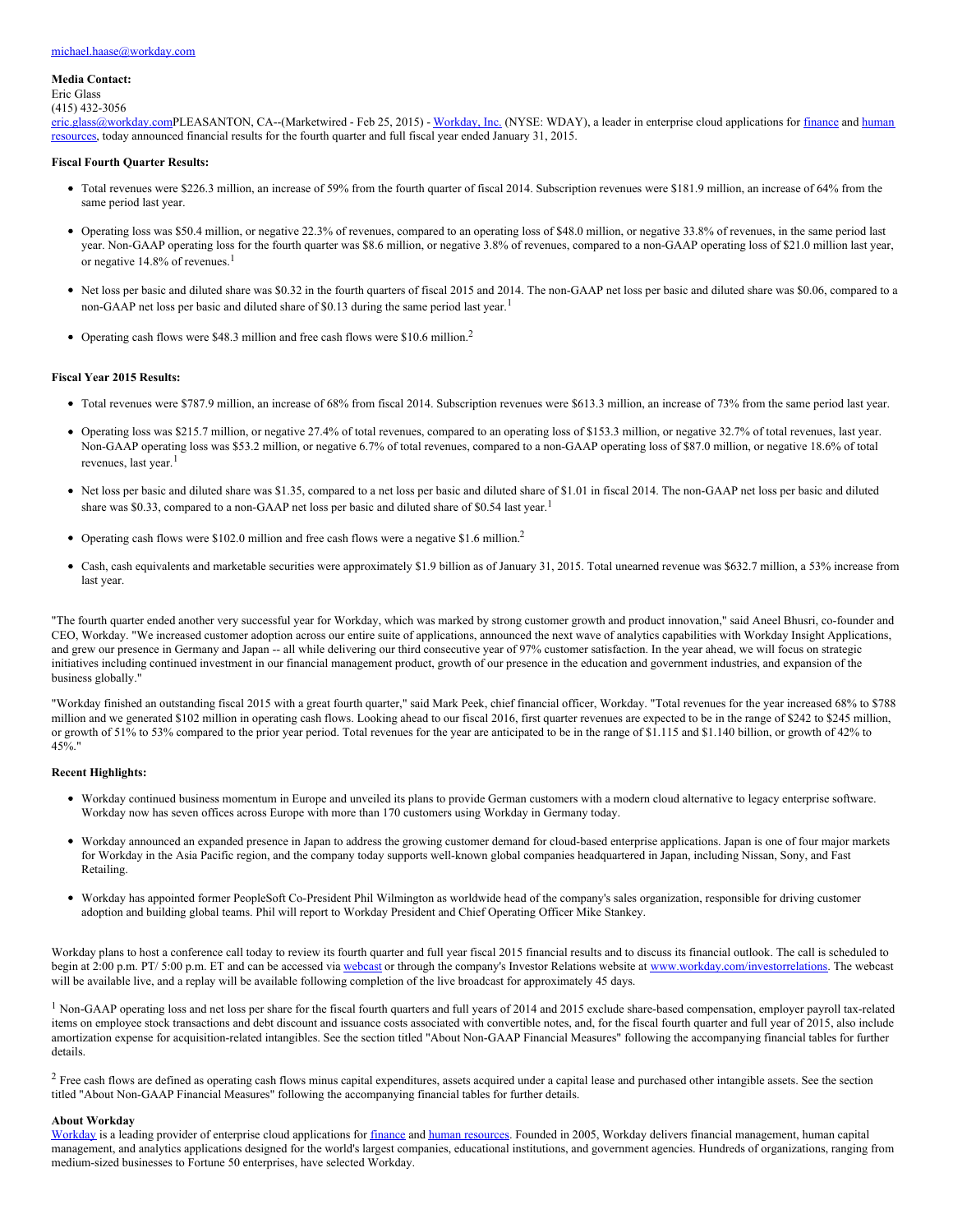### **Use of Non-GAAP Financial Measures**

Reconciliations of non-GAAP financial measures to Workday's financial results as determined in accordance with GAAP are included at the end of this press release following the accompanying financial data. For a description of these non-GAAP financial measures, including the reasons management uses each measure, please see the section following the accompanying financial tables titled "About Non-GAAP Financial Measures."

### **Forward-Looking Statements**

This press release contains forward-looking statements including, among other things, statements regarding Workday's first quarter and full year fiscal 2016 revenue projections, and our expectations for future applications. The words "believe," "may," "will," "estimate," "continue," "anticipate," "intend," "expect," and similar expressions are intended to identify forward-looking statements. These forward-looking statements are subject to risks, uncertainties, and assumptions. If the risks materialize or assumptions prove incorrect, actual results could differ materially from the results implied by these forward-looking statements. Risks include, but are not limited to: (i) breaches in our security measures, unauthorized access to our customers' data or disruptions in our data center operations; (ii) our ability to manage our growth effectively; (iii) competitive factors, including but not limited to pricing pressures, industry consolidation, entry of new competitors and new applications and marketing initiatives by our competitors; (iv) the development of the market for enterprise cloud services; (v) acceptance of our applications and services by customers; (vi) adverse changes in general economic or market conditions; (vii) delays or reductions in information technology spending; (viii) our limited operating history, which makes it difficult to predict future results; and (ix) changes in sales may not be immediately reflected in our results due to our subscription model. Further information on risks that could affect Workday's results is included in our filings with the Securities and Exchange Commission (SEC), including our Form 10-Q for the quarter ended October 31, 2014 and our future reports that we may file with the SEC from time to time, which could cause actual results to vary from expectations. Workday assumes no obligation to, and does not currently intend to, update any such forwardlooking statements after the date of this release.

Any unreleased services, features, or functions referenced in this document, our website or other press releases or public statements that are not currently available are subject to change at Workday's discretion and may not be delivered as planned or at all. Customers who purchase Workday services should make their purchase decisions based upon services, features, and functions that are currently available.

© 2015. Workday, Inc. All rights reserved. Workday and the Workday logo are registered trademarks of Workday, Inc. All other brand and product names are trademarks or registered trademarks of their respective holders.

#### **Workday, Inc.**

#### **Condensed Consolidated Balance Sheets**

(in thousands)

(unaudited)

|                                                         | January 31, |              |
|---------------------------------------------------------|-------------|--------------|
|                                                         | 2015        | $2014^{(1)}$ |
| <b>Assets</b>                                           |             |              |
| Current assets:                                         |             |              |
| Cash and cash equivalents                               | \$298,192   | \$581,326    |
| Marketable securities                                   | 1,559,517   | 1,305,253    |
| Accounts receivable, net                                | 188,357     | 92,184       |
| Deferred costs                                          | 20,471      | 16,446       |
| Prepaid expenses and other current assets               | 42,502      | 28,449       |
| Total current assets                                    | 2,109,039   | 2,023,658    |
| Property and equipment, net                             | 140,136     | 77,664       |
| Deferred costs, noncurrent                              | 20,998      | 20,797       |
| Goodwill and acquisition-related intangible assets, net | 34,779      | 8,488        |
| Other assets                                            | 53,681      | 45,658       |
| <b>Total</b> assets                                     | \$2,358,633 | \$2,176,265  |
| Liabilities and stockholders' equity                    |             |              |
| Current liabilities:                                    |             |              |
| Accounts payable                                        | \$10,623    | \$6,212      |
| Accrued expenses and other current liabilities          | 24,132      | 17,999       |
| Accrued compensation                                    | 56,152      | 55,620       |
| Capital leases                                          | 3,207       | 9,377        |
| Unearned revenue                                        | 547,151     | 332,682      |
| Total current liabilities                               | 641,265     | 421,890      |
| Convertible senior notes, net                           | 490,501     | 468,412      |
| Capital leases, noncurrent                              |             | 3,589        |
| Unearned revenue, noncurrent                            | 85,593      | 80,883       |
| Other liabilities                                       | 15,299      | 14,274       |
| <b>Total liabilities</b>                                | 1,232,658   | 989,048      |
| Stockholders' equity:                                   |             |              |
| Common stock                                            | 186         | 181          |
| Additional paid-in capital                              | 1,948,300   | 1,761,156    |
| Accumulated other comprehensive income (loss)           | (140)       | 269          |
| Accumulated deficit                                     | (822, 371)  | (574, 389)   |
| Total stockholders' equity                              | 1,125,975   | 1,187,217    |
| Total liabilities and stockholders' equity              | \$2,358,633 | \$2,176,265  |

(1) Amounts as of January 31, 2014 were derived from the January 31, 2014 audited financial statements.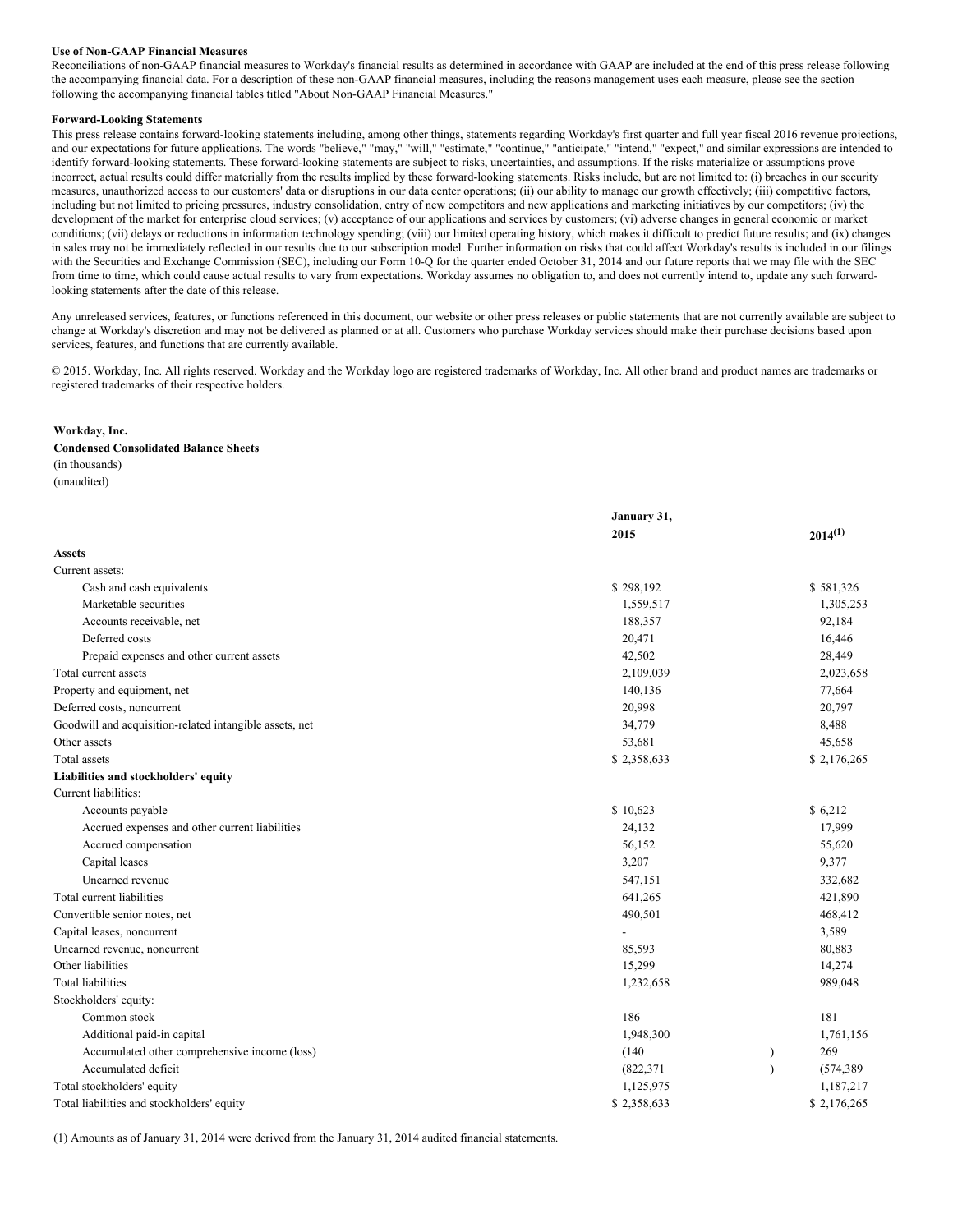#### **Workday, Inc. Condensed Consolidated Statements of Operations**

(in thousands, except per share data)

(unaudited)

|                                                                                                   | <b>Three Months Ended</b> |  |             |  | <b>Year Ended</b> |             |
|---------------------------------------------------------------------------------------------------|---------------------------|--|-------------|--|-------------------|-------------|
|                                                                                                   | January 31,               |  |             |  | January 31,       |             |
|                                                                                                   | 2015                      |  | 2014        |  | 2015              | 2014        |
| Revenues:                                                                                         |                           |  |             |  |                   |             |
| Subscription services                                                                             | \$181,866                 |  | \$110,715   |  | \$613,328         | \$354,169   |
| Professional services                                                                             | 44,407                    |  | 31,151      |  | 174,532           | 114,769     |
| Total revenues                                                                                    | 226,273                   |  | 141,866     |  | 787,860           | 468,938     |
| Costs and expenses $(1)$ :                                                                        |                           |  |             |  |                   |             |
| Costs of subscription services                                                                    | 29,218                    |  | 19,862      |  | 102,476           | 69,195      |
| Costs of professional services                                                                    | 40,737                    |  | 30,904      |  | 162,327           | 107,615     |
| Product development                                                                               | 88,963                    |  | 55,317      |  | 316,868           | 182,116     |
| Sales and marketing                                                                               | 88,469                    |  | 60,808      |  | 315,840           | 197,373     |
| General and administrative                                                                        | 29,270                    |  | 22,951      |  | 106,051           | 65,921      |
| Total costs and expenses                                                                          | 276,657                   |  | 189,842     |  | 1,003,562         | 622,220     |
| Operating loss                                                                                    | (50, 384)                 |  | (47, 976)   |  | (215,702)         | (153, 282)  |
| Other expense, net                                                                                | (8,271)                   |  | (6,921)     |  | (30,270)          | (17, 549)   |
| Loss before provision for income taxes                                                            | (58, 655)                 |  | (54, 897)   |  | (245, 972)        | (170, 831)  |
| Provision for income taxes                                                                        | 811                       |  | 1,085       |  | 2,010             | 1,678       |
| Net loss                                                                                          | \$ (59,466)               |  | \$ (55,982) |  | \$(247,982)       | \$(172,509) |
| Net loss per share attributable to common stockholders, basic and<br>diluted                      | \$ (0.32)                 |  | \$ (0.32)   |  | \$(1.35)          | \$(1.01)    |
| Weighted-average shares used to compute net loss per share<br>attributable to common stockholders | 185,696                   |  | 175,194     |  | 183,702           | 171,297     |
| (1) Costs and expenses include share-based compensation as follows:                               |                           |  |             |  |                   |             |
| Costs of subscription services                                                                    | \$1,431                   |  | \$962       |  | \$6,053           | \$2,408     |
| Costs of professional services                                                                    | 2,959                     |  | 1,983       |  | 12,890            | 4,818       |
| Product development                                                                               | 17,142                    |  | 9,240       |  | 63,938            | 21,644      |
| Sales and marketing                                                                               | 7,068                     |  | 4,700       |  | 29,875            | 12,131      |
| General and administrative                                                                        | 10,784                    |  | 8,084       |  | 43,292            | 20,850      |
|                                                                                                   |                           |  |             |  |                   |             |

## **Workday, Inc.**

## **Condensed Consolidated Statements of Cash Flows**

(in thousands)

|                                                                                          | <b>Three Months Ended</b> |             | <b>Year Ended</b> |             |
|------------------------------------------------------------------------------------------|---------------------------|-------------|-------------------|-------------|
|                                                                                          | January 31,               |             | January 31,       |             |
|                                                                                          | 2015                      | 2014        | 2015              | 2014        |
| Cash flows from operating activities                                                     |                           |             |                   |             |
| Net loss                                                                                 | \$ (59, 466)              | \$ (55,982) | \$(247,982)       | \$(172,509) |
| Adjustments to reconcile net loss to cash provided by (used in)<br>operating activities: |                           |             |                   |             |
| Depreciation and amortization                                                            | 16,526                    | 10,714      | 59,205            | 34,695      |
| Share-based compensation expenses                                                        | 39,384                    | 24,969      | 156,048           | 61,851      |
| Amortization of deferred costs                                                           | 5,175                     | 3,770       | 19,288            | 12,219      |
| Amortization of debt discount and issuance costs                                         | 6,166                     | 5,841       | 24,171            | 14,395      |
| Other                                                                                    | 269                       | 422         | 2,924             | 678         |
| Changes in operating assets and liabilities, net of business<br>combinations:            |                           |             |                   |             |
| Accounts receivable                                                                      | (69, 824)                 | (5,363)     | (96, 876)         | (25,037)    |
| Deferred costs                                                                           | (9,278)                   | (8,622)     | (23,514)          | (21,071)    |
| Prepaid expenses and other assets                                                        | (7,011)                   | (13,082)    | (15, 524)         | (25, 876)   |
| Accounts payable                                                                         | (483)                     | (2,016)     | 1,120             | 3,547       |
| Accrued expense and other liabilities                                                    | 2,204                     | 12,346      | 3,964             | 35,066      |
| Unearned revenue                                                                         | 124,613                   | 61,796      | 219,179           | 128,305     |
| Net cash provided by (used in) operating activities                                      | 48,275                    | 34,793      | 102,003           | 46,263      |
| Cash flows from investing activities                                                     |                           |             |                   |             |
| Purchases of marketable securities                                                       | (247, 436)                | (357, 752)  | (1,737,840)       | (1,587,240) |
| Maturities of marketable securities                                                      | 282,998                   | 150,135     | 1,419,454         | 983,242     |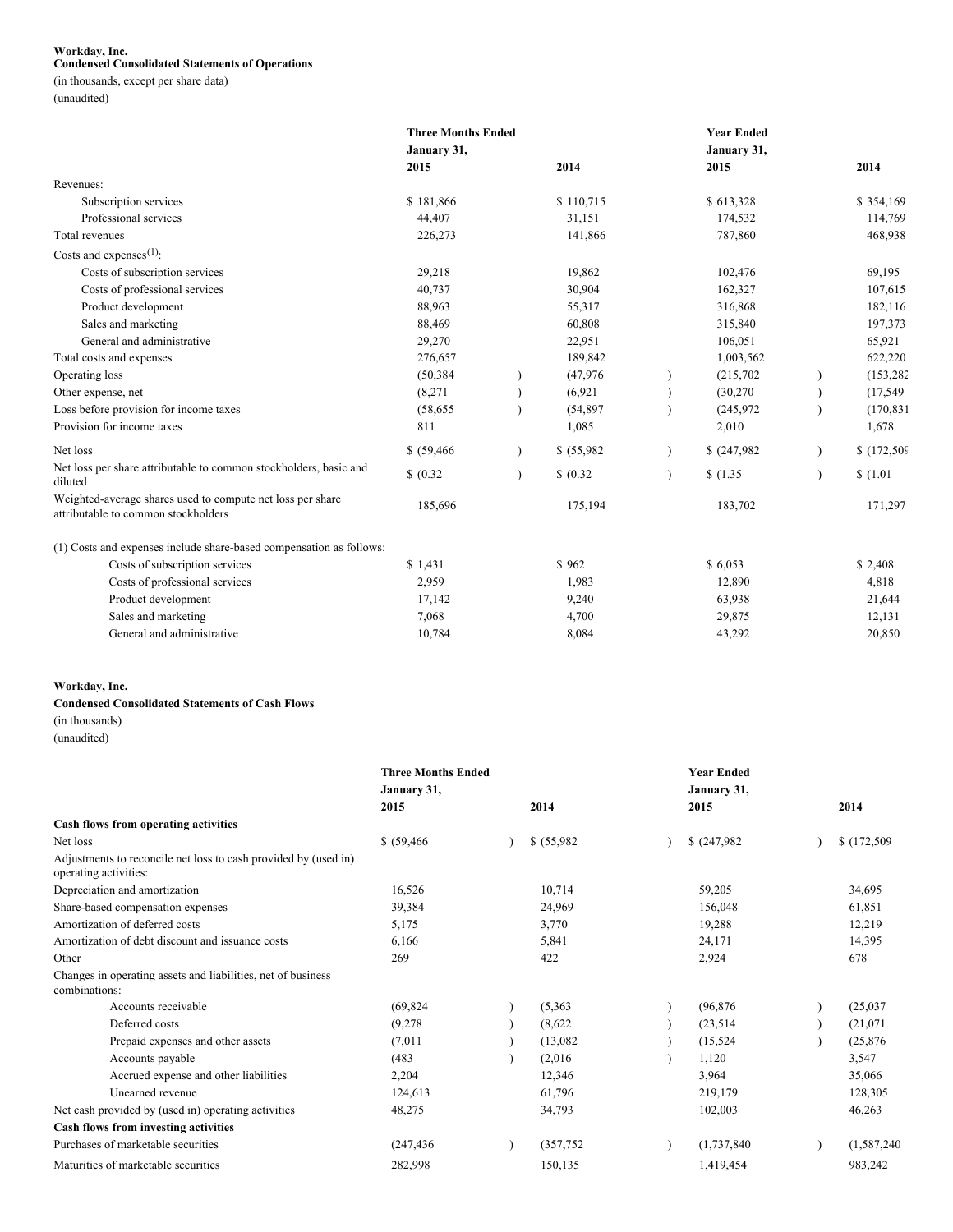| Balsmess available for sale securities courred                                 | 45,044    |            | 526,1327   |            |
|--------------------------------------------------------------------------------|-----------|------------|------------|------------|
| Purchases of property and equipment                                            | (37, 665) | (12, 341)  | (103, 646) | (60, 725)  |
| Purchase of cost method investment                                             |           | (2,000)    | (10,000)   | (2,000)    |
| Purchase of other intangible assets                                            |           | (15,000)   |            | (15,000)   |
| Other                                                                          |           | (1,000)    | 1,000      | (910)      |
| Net cash provided by (used in) investing activities                            | 42,941    | (237, 958) | (404, 167) | (682, 633) |
| Cash flows from financing activities                                           |           |            |            |            |
| Proceeds from follow-on offering, net of issuance costs                        |           | 592,241    |            | 592,241    |
| Proceeds from borrowings on convertible senior notes, net of<br>issuance costs |           |            |            | 584,291    |
| Proceeds from issuance of warrants                                             |           |            |            | 92,708     |
| Purchase of convertible senior notes hedges                                    |           |            |            | (143, 729) |
| Proceeds from issuance of common stock from employee equity<br>plans           | 15,459    | 14,380     | 36,239     | 23,692     |
| Principal payments on capital lease obligations                                | (1, 474)  | (2,624)    | (9,759)    | (12, 129)  |
| Shares repurchased for tax withholdings on vesting of restricted<br>stock      |           |            | (8,291)    |            |
| Other                                                                          | 1,115     | (2,948)    | 1,266      | (3, 464)   |
| Net cash provided by (used in) financing activities                            | 15,100    | 601,049    | 19,455     | 1,133,610  |
| Effect of exchange rate changes                                                | (266)     | (18)       | (425)      | (72)       |
| Net increase (decrease) in cash and cash equivalents                           | 106,050   | 397,866    | (283, 134) | 497,168    |
| Cash and cash equivalents at the beginning of period                           | 192,142   | 183,460    | 581,326    | 84,158     |
| Cash and cash equivalents at the end of period                                 | \$298,192 | \$581,326  | \$298,192  | \$581,326  |

### **Workday, Inc.**

### **Reconciliation of GAAP to Non-GAAP Data**

Three Months Ended January 31, 2015 (in thousands, except per share data)

(unaudited)

|                                             | <b>GAAP</b>  |      | <b>Share-Based</b><br>Compensation |      | <b>Other Operating</b><br>Expenses $(2)$ |      | <b>Amortization of Debt</b><br><b>Discount and</b><br><b>Issuance Costs</b> | <b>Non-GAAP</b> |
|---------------------------------------------|--------------|------|------------------------------------|------|------------------------------------------|------|-----------------------------------------------------------------------------|-----------------|
| Costs and expenses:                         |              |      |                                    |      |                                          |      |                                                                             |                 |
| Costs of subscription services              | \$29,218     |      | \$(1,431)                          |      | \$(103)                                  |      | $\mathbb{S}$ -                                                              | \$27,684        |
| Costs of professional services              | 40,737       |      | (2,959)                            |      | (247)                                    |      | $\overline{\phantom{a}}$                                                    | 37,531          |
| Product development                         | 88,963       |      | (17, 142)                          |      | (1,123)                                  |      | $\overline{\phantom{a}}$                                                    | 70,698          |
| Sales and marketing                         | 88,469       |      | (7,068)                            |      | (424)                                    |      | $\overline{\phantom{a}}$                                                    | 80,977          |
| General and administrative                  | 29,270       |      | (10, 784)                          |      | (514)                                    |      | $\overline{\phantom{a}}$                                                    | 17,972          |
| Operating loss                              | (50, 384)    |      | 39,384                             |      | 2,411                                    |      |                                                                             | (8,589)         |
| Operating margin                            | $-22.3$      | $\%$ | 17.4                               | $\%$ | 1.1                                      | $\%$ |                                                                             | $-3.8\%$        |
| Other expense, net                          | (8,271)      |      | $\overline{\phantom{a}}$           |      |                                          |      | 6,166                                                                       | (2,105)         |
| Loss before provision for income taxes      | (58, 655)    |      | 39,384                             |      | 2,411                                    |      | 6,166                                                                       | (10,694)        |
| Provision for income taxes                  | 811          |      | $\overline{\phantom{a}}$           |      | $\overline{\phantom{a}}$                 |      | $\overline{\phantom{a}}$                                                    | 811             |
| Net loss                                    | \$ (59, 466) |      | \$39,384                           |      | \$ 2,411                                 |      | \$6,166                                                                     | \$(11,505)      |
| Net loss per share, basic and diluted $(1)$ | \$ (0.32)    |      | \$0.21                             |      | \$ 0.01                                  |      | \$0.04                                                                      | \$ (0.06)       |
|                                             |              |      |                                    |      |                                          |      |                                                                             |                 |

(1) Calculated based upon 185,696 basic and diluted weighted-average shares of common stock.

 $(2)$ Other operating expenses include employer payroll tax-related items on employee stock transactions and amortization of acquisition-related intangibles.

## **Workday, Inc.**

# **Reconciliation of GAAP to Non-GAAP Data**

Three Months Ended January 31, 2014 (in thousands, except per share data)

|                                | <b>GAAP</b> | <b>Share-Based</b><br>Compensation | <b>Other Operating</b><br>Expenses $(2)$ | <b>Amortization of Debt</b><br>Discount and<br><b>Issuance Costs</b> | <b>Non-GAA</b> |  |
|--------------------------------|-------------|------------------------------------|------------------------------------------|----------------------------------------------------------------------|----------------|--|
| Costs and expenses:            |             |                                    |                                          |                                                                      |                |  |
| Costs of subscription services | \$19,862    | \$ (962)                           | \$(9)                                    | $S -$                                                                | \$18,891       |  |
| Costs of professional services | 30,904      | (1,983)                            | (145)                                    |                                                                      | 28,776         |  |
| Product development            | 55,317      | (9,240)                            | (604                                     |                                                                      | 45,473         |  |
| Sales and marketing            | 60,808      | (4,700)                            | (413                                     |                                                                      | 55,695         |  |
| General and administrative     | 22,951      | (8,084)                            | (885                                     |                                                                      | 13,982         |  |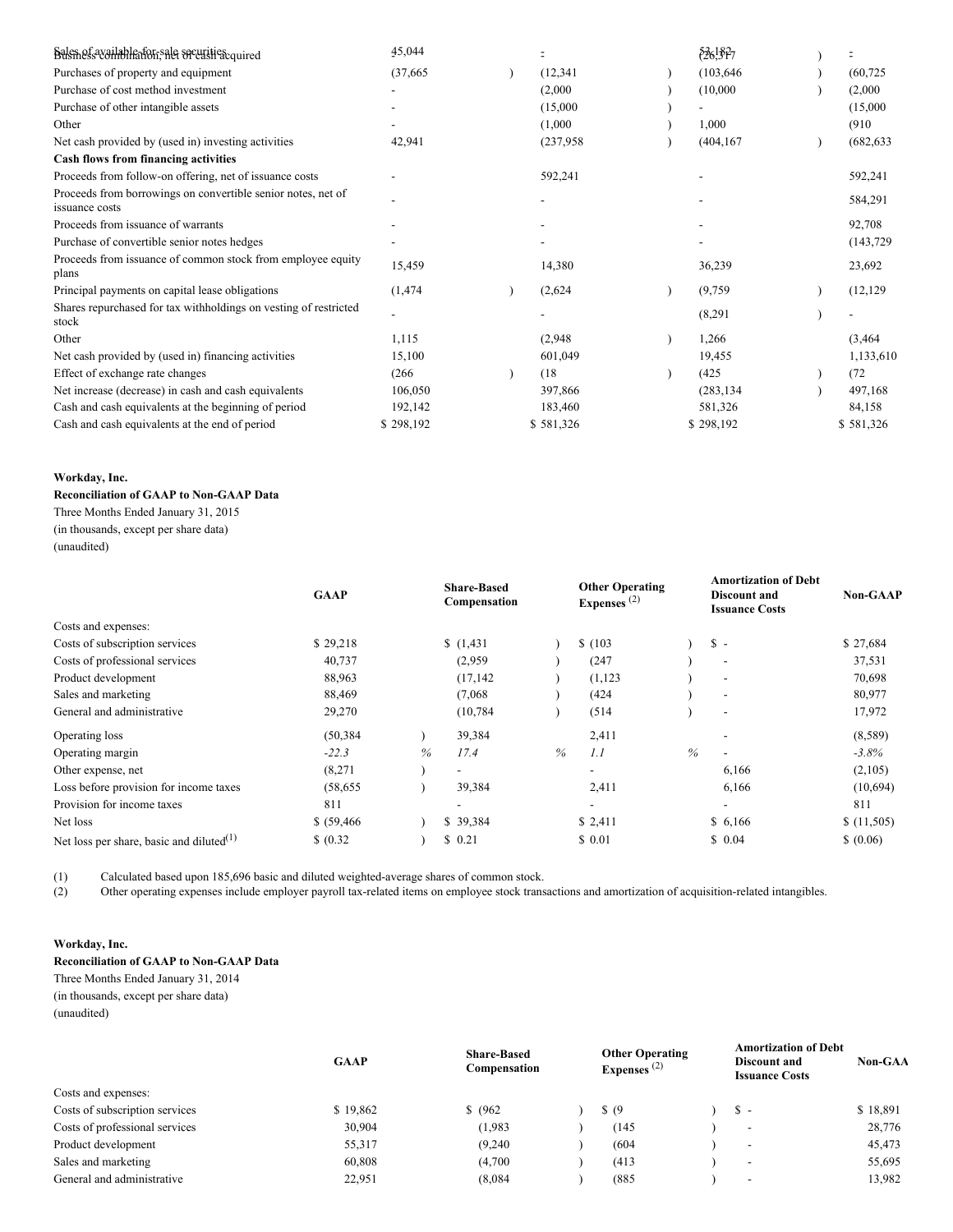| Operating loss                              | (47, 976)   |   | 24,969                   |      | 2,056   |   |          | (20, 951)  |
|---------------------------------------------|-------------|---|--------------------------|------|---------|---|----------|------------|
| Operating margin                            | $-33.8$     | % | 17.6                     | $\%$ | 1.4     | % |          | $-14.8$    |
| Other expense, net                          | (6,921)     |   | $\overline{\phantom{a}}$ |      | -       |   | 5,841    | (1,080)    |
| Loss before provision for income taxes      | (54, 897)   |   | 24,969                   |      | 2,056   |   | 5,841    | (22, 031)  |
| Provision for income taxes                  | 1.085       |   |                          |      |         |   |          | 1.085      |
| Net loss                                    | \$ (55,982) |   | \$24,969                 |      | \$2,056 |   | \$ 5,841 | \$(23,116) |
| Net loss per share, basic and diluted $(1)$ | \$ (0.32)   |   | \$0.14                   |      | \$0.01  |   | \$0.04   | \$ (0.13)  |

(1) Calculated based upon 175,194 basic and diluted weighted-average shares of common stock.

(2) Other operating expenses include employer payroll tax-related items on employee stock transactions.

# **Workday, Inc.**

### **Reconciliation of GAAP to Non-GAAP Data**

Year Ended January 31, 2015 (in thousands, except per share data) (unaudited)

|                                             | <b>GAAP</b> |      | <b>Share-Based</b><br>Compensation |      | <b>Other Operating</b><br>Expenses $(2)$ |      | <b>Amortization of Debt</b><br>Discount and<br><b>Issuance Costs</b> | Non-GAAP    |
|---------------------------------------------|-------------|------|------------------------------------|------|------------------------------------------|------|----------------------------------------------------------------------|-------------|
| Costs and expenses:                         |             |      |                                    |      |                                          |      |                                                                      |             |
| Costs of subscription services              | \$102,476   |      | \$ (6,053)                         |      | \$(204)                                  |      | $S -$                                                                | \$96,219    |
| Costs of professional services              | 162,327     |      | (12,890)                           |      | (451)                                    |      | $\overline{\phantom{a}}$                                             | 148,986     |
| Product development                         | 316,868     |      | (63,938)                           |      | (3,221)                                  |      | $\overline{\phantom{a}}$                                             | 249,709     |
| Sales and marketing                         | 315,840     |      | (29, 875)                          |      | (1,420)                                  |      | $\overline{\phantom{a}}$                                             | 284,545     |
| General and administrative                  | 106,051     |      | (43, 292)                          |      | (1,202)                                  |      | $\overline{\phantom{a}}$                                             | 61,557      |
| Operating loss                              | (215,702)   |      | 156,048                            |      | 6,498                                    |      | $\overline{\phantom{a}}$                                             | (53, 156)   |
| Operating margin                            | $-27.4$     | $\%$ | 19.8                               | $\%$ | 0.9                                      | $\%$ | $\overline{\phantom{a}}$                                             | $-6.7\%$    |
| Other expense, net                          | (30, 270)   |      | $\overline{\phantom{a}}$           |      | $\overline{\phantom{0}}$                 |      | 24,171                                                               | (6,099)     |
| Loss before provision for income taxes      | (245, 972)  |      | 156,048                            |      | 6,498                                    |      | 24,171                                                               | (59,255)    |
| Provision for income taxes                  | 2,010       |      | $\overline{\phantom{a}}$           |      | -                                        |      |                                                                      | 2,010       |
| Net loss                                    | \$(247,982) |      | S.<br>156,048                      |      | \$6,498                                  |      | \$24,171                                                             | \$ (61,265) |
| Net loss per share, basic and diluted $(1)$ | \$(1.35)    |      | \$0.85                             |      | \$0.04                                   |      | \$0.13                                                               | (0.33)      |

(1) Calculated based upon 183,702 basic and diluted weighted-average shares of common stock.

(2) Other operating expenses include employer payroll tax-related items on employee stock transactions and amortization of acquisition-related intangibles.

## **Workday, Inc.**

## **Reconciliation of GAAP to Non-GAAP Data**

Year Ended January 31, 2014 (in thousands, except per share data)

(unaudited)

|                                             | <b>GAAP</b> |      | <b>Share-Based</b><br>Compensation |      | <b>Other Operating</b><br>Expenses $(2)$ |      | <b>Amortization of Debt</b><br><b>Discount and</b><br><b>Issuance Costs</b> | Non-GAA     |
|---------------------------------------------|-------------|------|------------------------------------|------|------------------------------------------|------|-----------------------------------------------------------------------------|-------------|
| Costs and expenses:                         |             |      |                                    |      |                                          |      |                                                                             |             |
| Costs of subscription services              | \$69,195    |      | \$(2,408)                          |      | \$(17)                                   |      | $\mathbb{S}$ -                                                              | \$66,770    |
| Costs of professional services              | 107,615     |      | (4,818)                            |      | (656)                                    |      |                                                                             | 102,141     |
| Product development                         | 182,116     |      | (21, 644)                          |      | (1, 544)                                 |      | $\overline{\phantom{a}}$                                                    | 158,928     |
| Sales and marketing                         | 197,373     |      | (12, 131)                          |      | (883)                                    |      |                                                                             | 184,359     |
| General and administrative                  | 65,921      |      | (20, 850)                          |      | (1,298)                                  |      | $\overline{\phantom{a}}$                                                    | 43,773      |
| Operating loss                              | (153, 282)  |      | 61,851                             |      | 4,398                                    |      |                                                                             | (87,033)    |
| Operating margin                            | $-32.7$     | $\%$ | 13.2                               | $\%$ | 0.9                                      | $\%$ | $\overline{\phantom{a}}$                                                    | $-18.6$     |
| Other expense, net                          | (17, 549)   |      | $\overline{\phantom{a}}$           |      | $\overline{\phantom{a}}$                 |      | 14,395                                                                      | (3, 154)    |
| Loss before provision for income taxes      | (170, 831)  |      | 61,851                             |      | 4,398                                    |      | 14,395                                                                      | (90, 187)   |
| Provision for income taxes                  | 1,678       |      | $\overline{\phantom{a}}$           |      | $\overline{\phantom{a}}$                 |      |                                                                             | 1,678       |
| Net loss                                    | \$(172,509) |      | \$61,851                           |      | \$4,398                                  |      | \$14,395                                                                    | \$ (91,865) |
| Net loss per share, basic and diluted $(1)$ | \$(1.01)    |      | \$0.36                             |      | \$0.03                                   |      | \$0.08                                                                      | \$ (0.54)   |

(1) Calculated based upon 171,297 basic and diluted weighted-average shares of common stock.

(2) Other operating expenses include employer payroll tax-related items on employee stock transactions.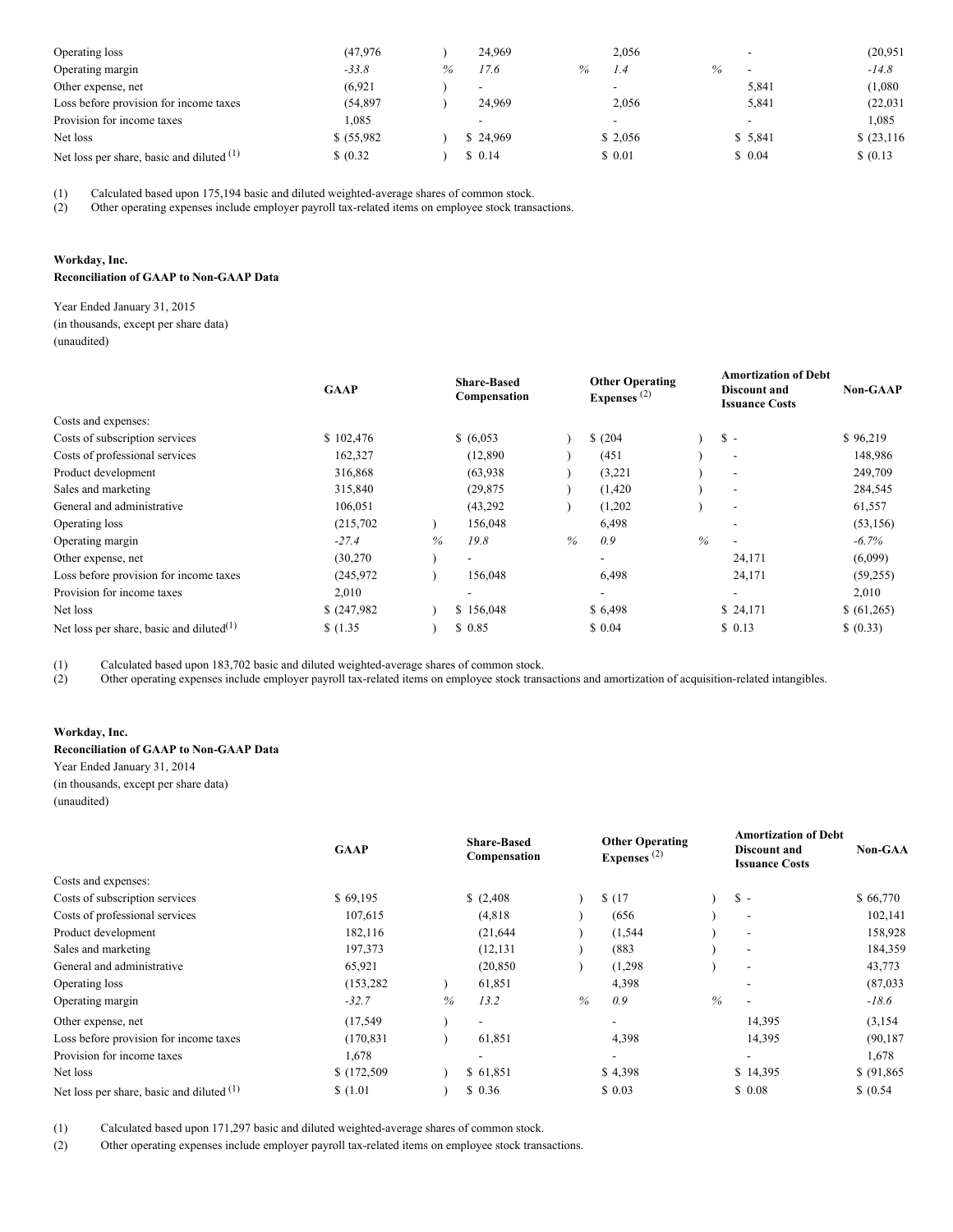### **Workday, Inc. Reconciliation of GAAP Cash Flows from Operations to Free Cash Flows (A Non-GAAP Financial Measure)**

(in thousands)

(unaudited)

|                                                     | <b>Three Months Ended</b> |                          | Year Ended               |            |  |  |  |
|-----------------------------------------------------|---------------------------|--------------------------|--------------------------|------------|--|--|--|
|                                                     | January 31,               |                          | January 31,              |            |  |  |  |
|                                                     | 2015                      | 2014                     | 2015                     | 2014       |  |  |  |
| GAAP cash flows from operating activities           | \$48,275                  | \$34,793                 | \$102,003                | \$46,263   |  |  |  |
| Capital expenditures                                | (37,665)                  | (12, 341)                | (103, 646)               | (60, 725)  |  |  |  |
| Property and equipment acquired under capital lease | $\overline{\phantom{0}}$  | $\overline{\phantom{0}}$ | $\overline{\phantom{0}}$ | (115       |  |  |  |
| Purchase of other intangible assets                 |                           | (15,000)                 |                          | (15,000)   |  |  |  |
| Free cash flows                                     | \$10,610                  | \$7,452                  | \$(1,643)                | \$(29,577) |  |  |  |

### **About Non-GAAP Financial Measures**

To provide investors and others with additional information regarding Workday's results, we have disclosed the following non-GAAP financial measures: non-GAAP operating loss, non-GAAP net loss per share and free cash flows. Workday has provided a reconciliation of each non-GAAP financial measure used in this earnings release to the most directly comparable GAAP financial measure. The non-GAAP financial measures non-GAAP operating loss and non-GAAP net loss per share differ from GAAP in that they exclude share-based compensation, employer payroll tax-related items on employee stock transactions, amortization of acquisition-related intangible assets and non-cash interest expense related to our convertible senior notes, as applicable. Free cash flows differ from GAAP cash flows from operating activities in that it treats capital expenditures, assets acquired under a capital lease and purchased other (non-acquisition related) intangible assets as a reduction to cash flows.

Workday's management uses these non-GAAP financial measures to understand and compare operating results across accounting periods, and for internal budgeting and forecasting purposes, for short- and long-term operating plans, and to evaluate Workday's financial performance and the ability of operations to generate cash. Management believes these non-GAAP financial measures reflect Workday's ongoing business in a manner that allows for meaningful period-to-period comparisons and analysis of trends in Workday's business, as they exclude expenses that are not reflective of ongoing operating results. Management also believes that these non-GAAP financial measures provide useful information to investors and others in understanding and evaluating Workday's operating results and future prospects in the same manner as management and in comparing financial results across accounting periods and to those of peer companies. Additionally, management believes information regarding free cash flows provides investors and others with an important perspective on the cash available to make strategic acquisitions and investments, to fund ongoing operations and to fund other capital expenditures.

Management believes excluding the following items from the GAAP Condensed Consolidated Statement of Operations is useful to investors and others in assessing Workday's operating performance due to the following factors:

- *Share-based compensation.* Although share-based compensation is an important aspect of the compensation of our employees and executives, management believes it is useful to exclude share-based compensation in order to better understand the long-term performance of our core business and to facilitate comparison of our results to those of peer companies. For restricted share awards, the amount of share-based compensation expenses is not reflective of the value ultimately received by the grant recipients. Moreover, determining the fair value of certain of the share-based instruments we utilize involves a high degree of judgment and estimation and the expense recorded may bear little resemblance to the actual value realized upon the vesting or future exercise of the related share-based awards. Unlike cash compensation, the value of stock options and the Employee Stock Purchase Plan, which is an element of our ongoing share-based compensation expenses, is determined using a complex formula that incorporates factors, such as market volatility and forfeiture rates, that are beyond our control.
- *Other Operating Expenses*. Other operating expenses included employer payroll tax-related items on employee stock transactions for the three months and year ended January 31, 2015 and 2014 and amortization of acquisition-related intangible assets for the three months and year ended January 31, 2015. The amount of employer payroll tax-related items on share-based compensation is dependent on our stock price and other factors that are beyond our control and do not correlate to the operation of the business. For business combinations, we generally allocate a portion of the purchase price to intangible assets. The amount of the allocation is based on estimates and assumptions made by management and is subject to amortization. The amount of purchase price allocated to intangible assets and the term of its related amortization can vary significantly and are unique to each acquisition and thus we do not believe it is reflective of the ongoing operations.
- *Amortization of debt discount and issuance costs*. Under GAAP, we are required to separately account for liability (debt) and equity (conversion option) components of the convertible senior notes that were issued in private placements in June 2013. Accordingly, for GAAP purposes we are required to recognize the effective interest expense on our convertible senior notes and amortize the issuance costs over the term of the notes. The difference between the effective interest expense and the contractual interest expense and the amortization expense of issuance costs are excluded from management's assessment of our operating performance because management believes that these non-cash expenses are not indicative of ongoing operating performance. Management believes that the exclusion of the non-cash interest expense provides investors an enhanced view of the company's operational performance.

Additionally, we believe that the non-GAAP financial measure, free cash flows, is meaningful to investors because we review cash flows generated from or used in operations after deducting capital expenditures, whether purchased or leased, and purchased other intangible assets, due to the fact that these expenditures are considered to be an ongoing operational component of our business. This provides an enhanced view of cash available to make strategic acquisitions and investments, to fund ongoing operations and to fund other capital expenditures.

The use of non-GAAP operating loss and net loss per share has certain limitations as they do not reflect all items of income and expense that affect Workday's operations. Workday compensates for these limitations by reconciling the non-GAAP financial measures to the most comparable GAAP financial measures. These non-GAAP financial measures should be considered in addition to, not as a substitute for or in isolation from, measures prepared in accordance with GAAP. Further, these non-GAAP measures may differ from the non-GAAP information used by other companies, including peer companies, and therefore comparability may be limited. Management encourages investors and others to review Workday's financial information in its entirety and not rely on a single financial measure.

Contact Information:

**Investor Relations Contact:** Michael Haase (925) 951-9005 [michael.haase@workday.com](mailto:Michael.Haase@Workday.com)